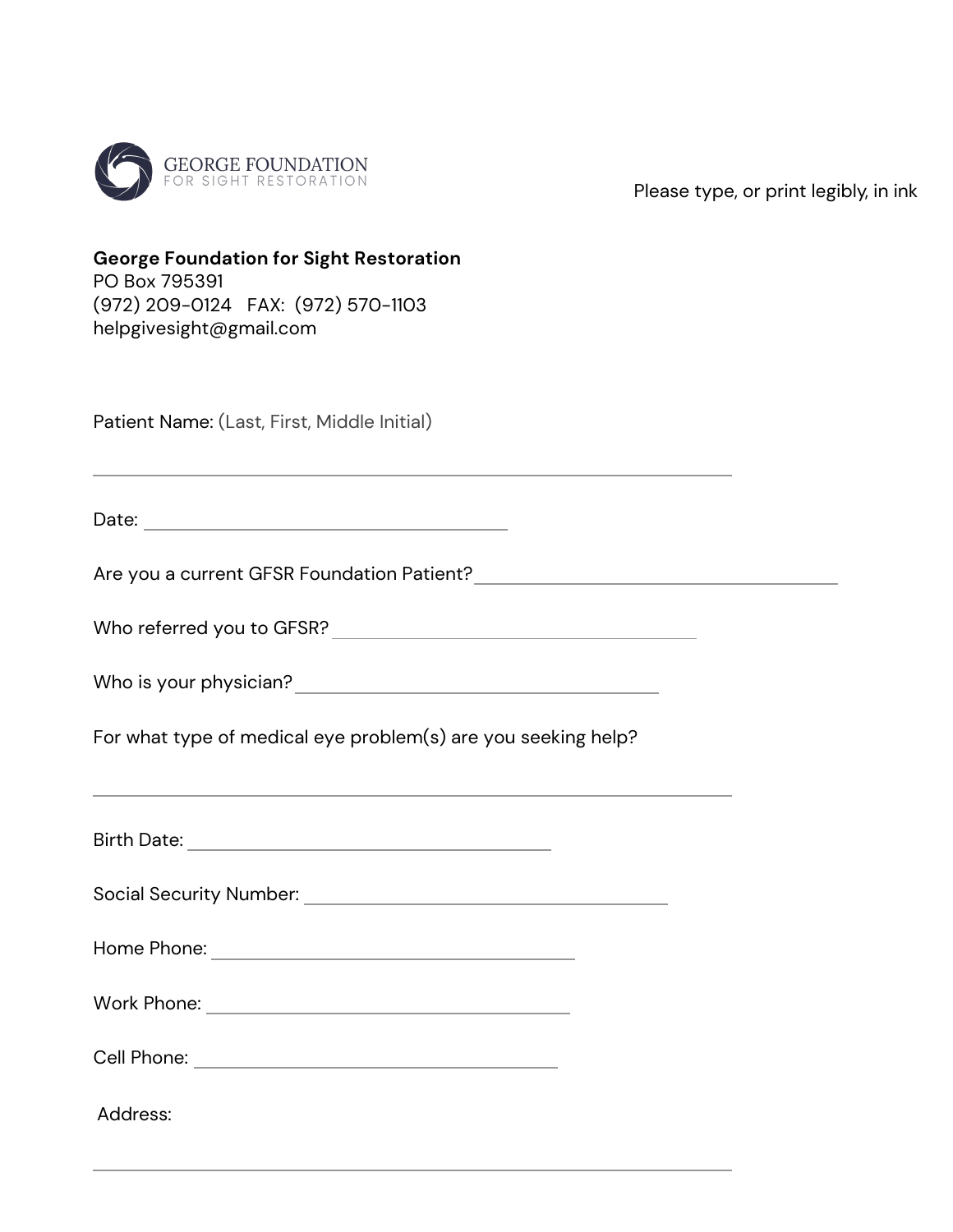| Optional<br>    African-American     Latin     Asian<br>Anglo<br>Other                                                              |
|-------------------------------------------------------------------------------------------------------------------------------------|
| Male<br>Female                                                                                                                      |
|                                                                                                                                     |
|                                                                                                                                     |
|                                                                                                                                     |
|                                                                                                                                     |
|                                                                                                                                     |
|                                                                                                                                     |
| PLEASE ANSWER YES OR NO                                                                                                             |
| <b>1.</b> Do you have health insurance? _____                                                                                       |
| 2. Do you have Medicare? ____ Do you have Medicaid? __<br>If NO, have you applied for it?                                           |
| 3. Do you have county medical assistance?<br>If No, have you applied for it?                                                        |
| 4. Are you currently employed? If NO, is your unemployment due to vision issues?                                                    |
| 5. Do you live in Texas permanently? ____ 6. Do you file income taxes? ____                                                         |
| 7. Have you exhausted other available options, such as 401k, retirement fund, assets,<br>available funding from family, or friends? |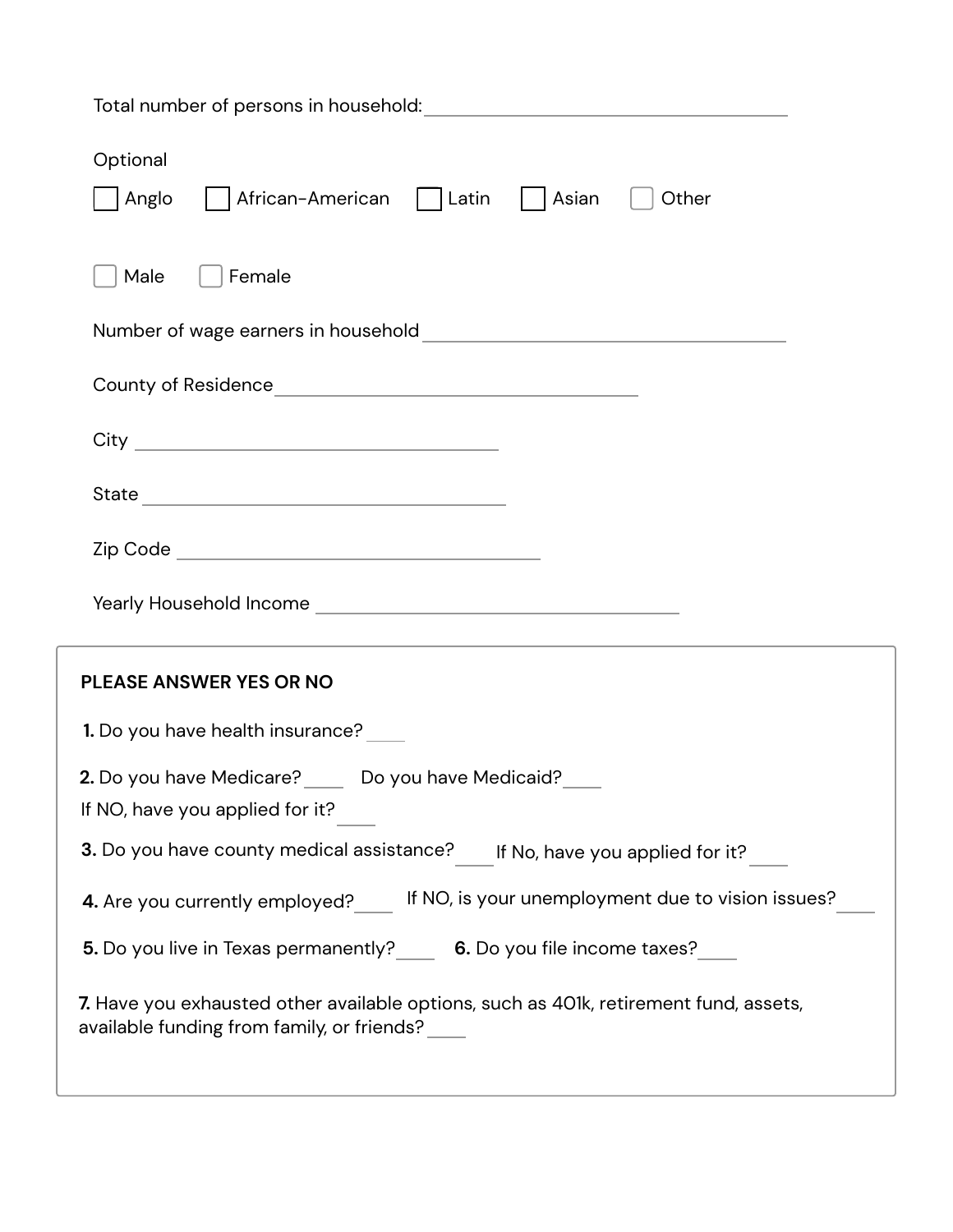| Please submit the following documents along with this completed<br>application: Do not send originals. The GFSR office will not photocopy and<br>return any documents.                                                                                                                                                                                                                                                                                                             |
|------------------------------------------------------------------------------------------------------------------------------------------------------------------------------------------------------------------------------------------------------------------------------------------------------------------------------------------------------------------------------------------------------------------------------------------------------------------------------------|
| SUGGESTED: Denial letter from residing county indigent health program.                                                                                                                                                                                                                                                                                                                                                                                                             |
| <b>REQUIRED</b> - Copy of household tax return for the year prior to application.                                                                                                                                                                                                                                                                                                                                                                                                  |
| REQUIRED - Copy of the last two pay stubs that includes year-to-date figures<br>for all working individuals in the household, or a handwritten letter from each<br>employer. If unemployed, a copy of any financial award letters from disability,<br>social security, or unemployment offices. If unemployed and living with family<br>members, send proof of household income for the family and letter from family<br>confirming they are financially supporting the applicant. |
| <b>REQUIRED</b> - If applicant has private, medical insurance, a copy of the insurance<br>care, and insurance plan that states the deductible.                                                                                                                                                                                                                                                                                                                                     |
| If applicant is over 65 years of age, a denial letter from Medicaid/Medicare is<br>required.                                                                                                                                                                                                                                                                                                                                                                                       |
| If applicant is receiving disability income, a denial letter from Medicare /<br>Medicaid is required.                                                                                                                                                                                                                                                                                                                                                                              |
| Your Employer:                                                                                                                                                                                                                                                                                                                                                                                                                                                                     |
| Spouse's Employer (If applicable):                                                                                                                                                                                                                                                                                                                                                                                                                                                 |
|                                                                                                                                                                                                                                                                                                                                                                                                                                                                                    |
|                                                                                                                                                                                                                                                                                                                                                                                                                                                                                    |
|                                                                                                                                                                                                                                                                                                                                                                                                                                                                                    |
|                                                                                                                                                                                                                                                                                                                                                                                                                                                                                    |
| Rent/Mortgage: Electricity:__________ Telephone:___________                                                                                                                                                                                                                                                                                                                                                                                                                        |
| Car: Child Support (if applicable):                                                                                                                                                                                                                                                                                                                                                                                                                                                |